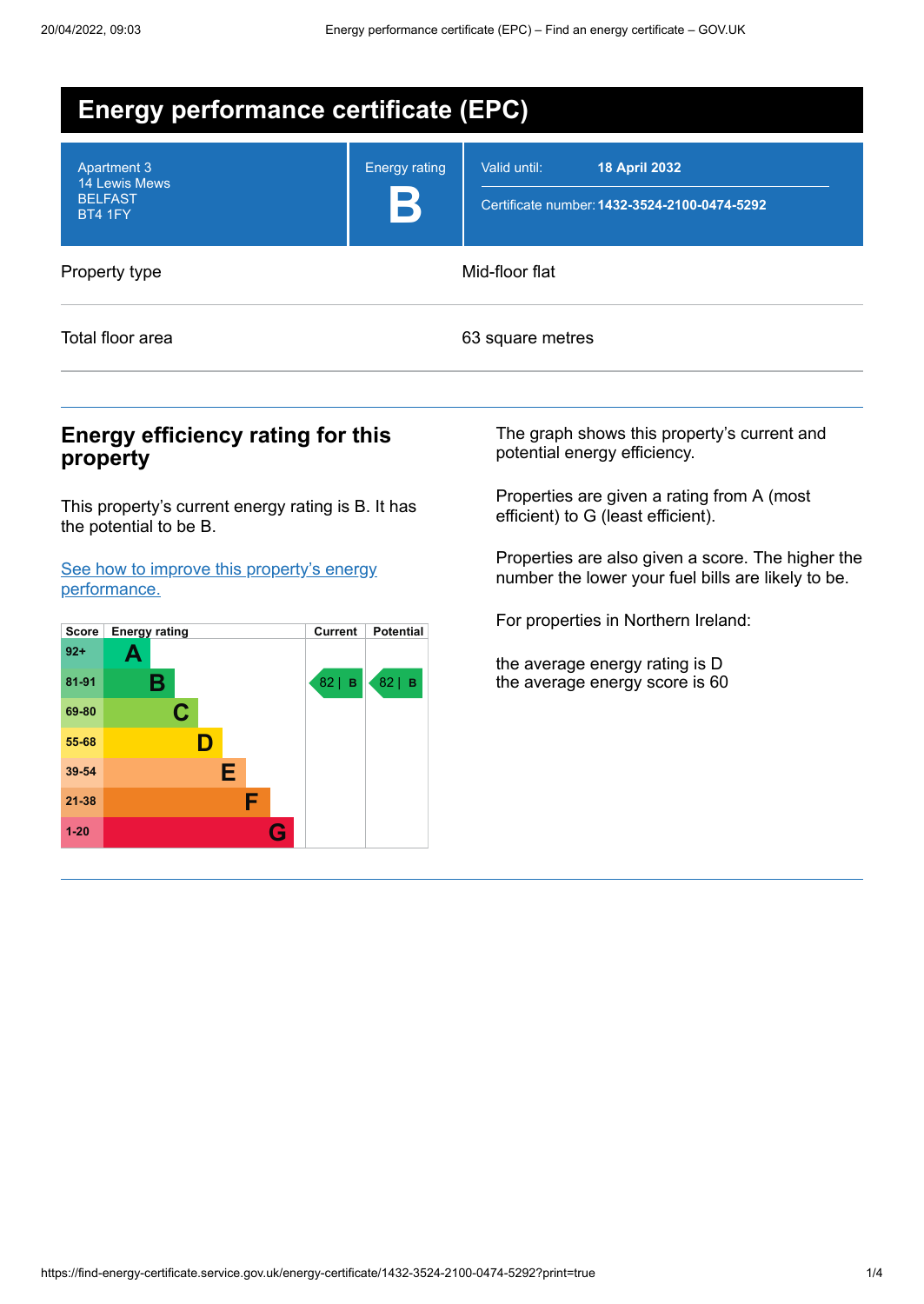# **Breakdown of property's energy performance**

This section shows the energy performance for features of this property. The assessment does not consider the condition of a feature and how well it is working.

Each feature is assessed as one of the following:

- very good (most efficient)
- good
- average
- poor
- very poor (least efficient)

When the description says "assumed", it means that the feature could not be inspected and an assumption has been made based on the property's age and type.

| <b>Feature</b>       | <b>Description</b>                         | Rating    |
|----------------------|--------------------------------------------|-----------|
| Wall                 | Cavity wall, as built, insulated (assumed) | Good      |
| Window               | Fully double glazed                        | Average   |
| Main heating         | Boiler and radiators, mains gas            | Good      |
| Main heating control | Programmer, room thermostat and TRVs       | Good      |
| Hot water            | From main system                           | Good      |
| Lighting             | Low energy lighting in all fixed outlets   | Very good |
| Roof                 | (another dwelling above)                   | N/A       |
| Floor                | (another dwelling below)                   | N/A       |
| Secondary heating    | None                                       | N/A       |

### **Primary energy use**

The primary energy use for this property per year is 100 kilowatt hours per square metre (kWh/m2).

| <b>Environmental impact of this</b><br>property                                                        |                             | This property produces                                                                                                                                        | 1.1 tonnes of CO2 |
|--------------------------------------------------------------------------------------------------------|-----------------------------|---------------------------------------------------------------------------------------------------------------------------------------------------------------|-------------------|
| This property's current environmental impact<br>rating is B. It has the potential to be B.             |                             | This property's potential<br>production                                                                                                                       | 1.1 tonnes of CO2 |
| Properties are rated in a scale from A to G<br>based on how much carbon dioxide (CO2) they<br>produce. |                             | By making the recommended changes, you<br>could reduce this property's CO2 emissions by<br>0.0 tonnes per year. This will help to protect the<br>environment. |                   |
| Properties with an A rating produce less CO2                                                           |                             |                                                                                                                                                               |                   |
| than G rated properties.                                                                               |                             | Environmental impact ratings are based on<br>assumptions about average occupancy and                                                                          |                   |
| An average household<br>produces                                                                       | 6 tonnes of CO <sub>2</sub> | energy use. They may not reflect how energy is<br>consumed by the people living at the property.                                                              |                   |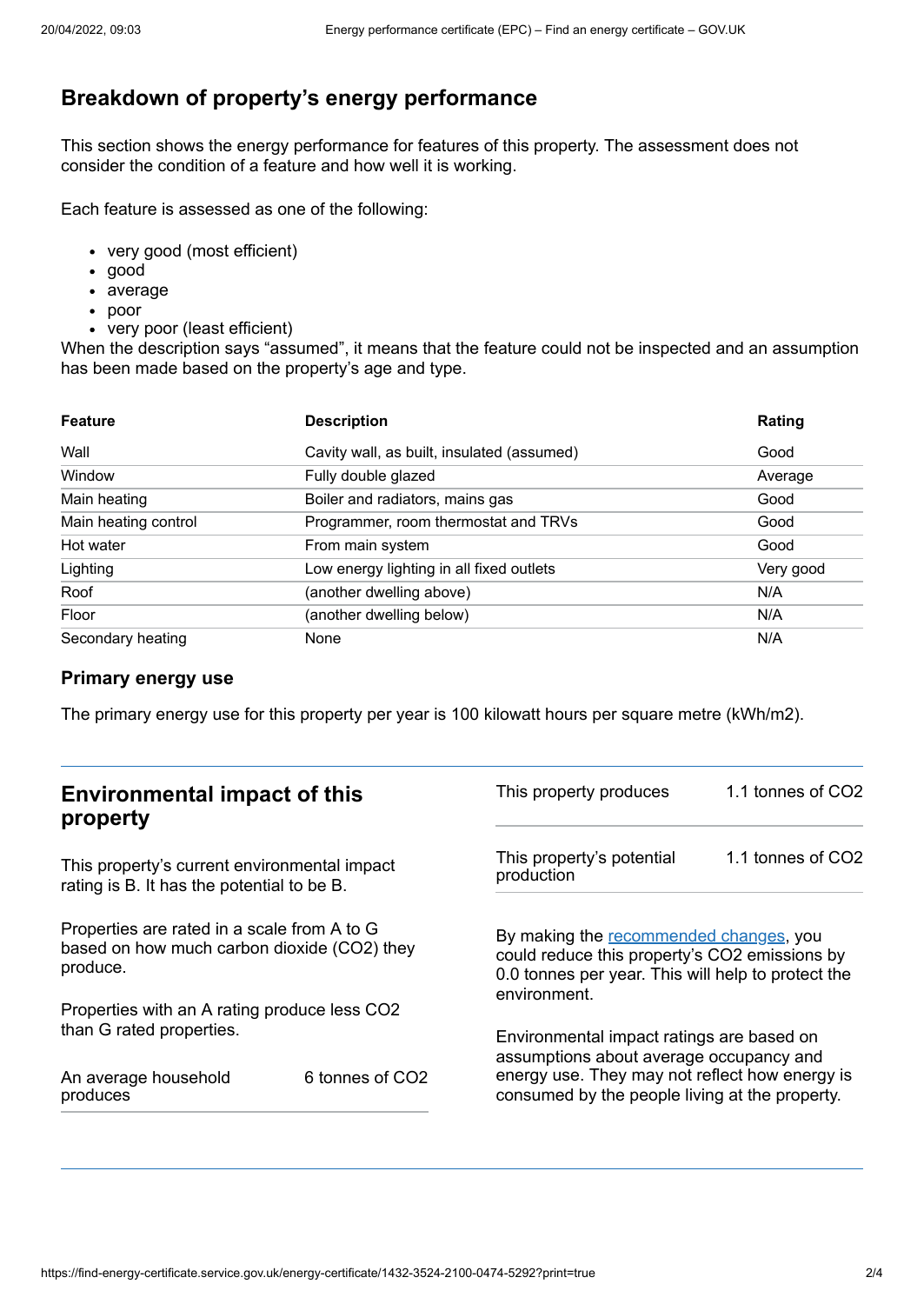# <span id="page-2-0"></span>**How to improve this property's energy performance**

The assessor did not make any recommendations for this property.

#### **Paying for energy improvements**

Find energy grants and ways to save energy in your home. [\(https://www.gov.uk/improve-energy-efficiency\)](https://www.gov.uk/improve-energy-efficiency)

## **Estimated energy use and potential savings**

| Estimated yearly energy<br>cost for this property | £330 |
|---------------------------------------------------|------|
| Potential saving                                  | £Ω   |

The estimated cost shows how much the average household would spend in this property for heating, lighting and hot water. It is not based on how energy is used by the people living at the property.

The estimated saving is based on making all of the [recommendations](#page-2-0) in how to improve this property's energy performance.

## **Heating use in this property**

Heating a property usually makes up the majority of energy costs.

#### **Potential energy savings by installing insulation**

The assessor did not find any opportunities to save energy by installing insulation in this property.